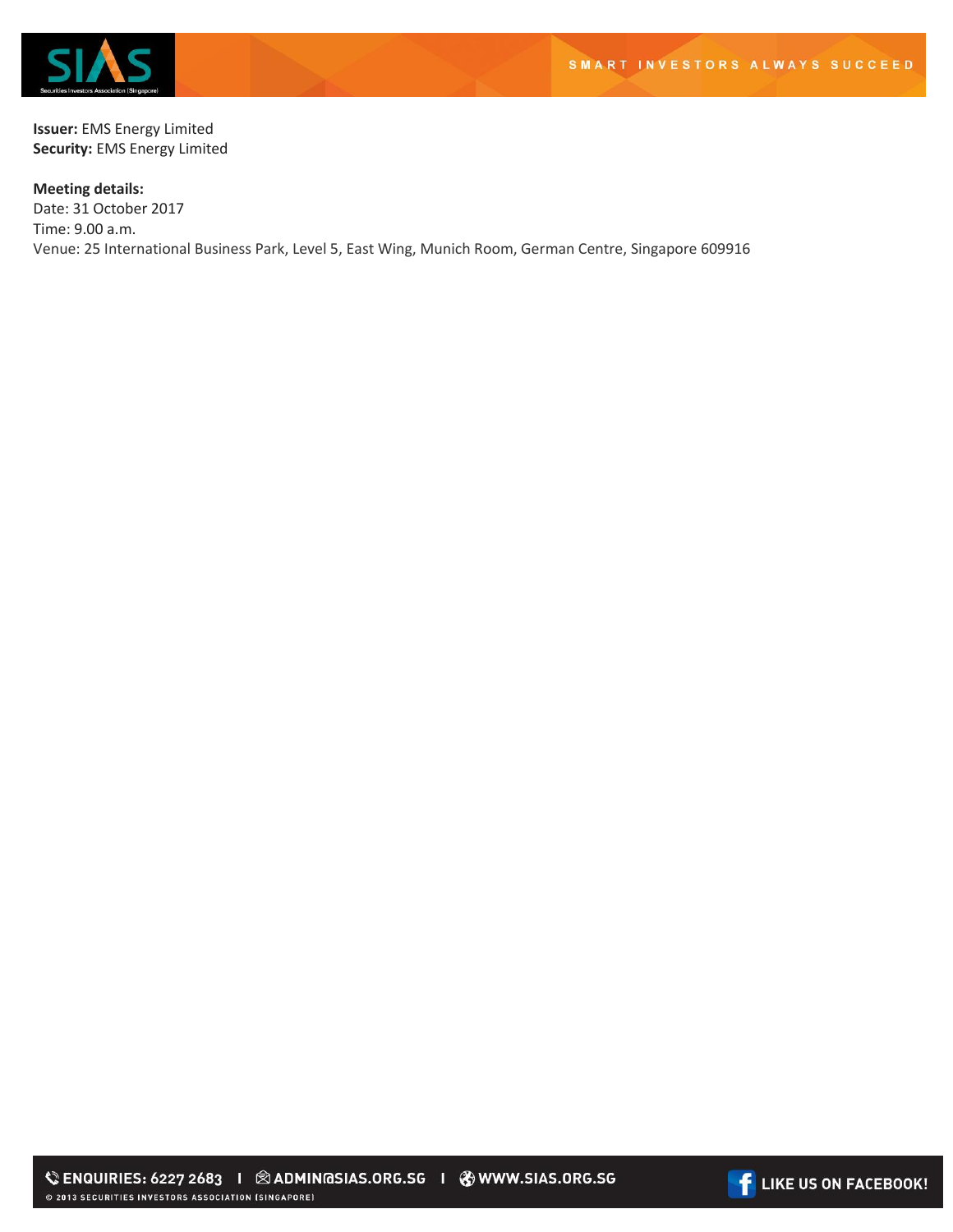

**Q1.** As noted in the Chairman's Statement (page 3 of the annual report), the scheme of arrangement (SOA) of Koastal Industries Pte Ltd ("KIPL") was withdrawn on 28 July 2017 due to a condition precedent not being met. Following the withdrawal of the SOA, KIPL has initiated the process of the creditor's voluntary liquidation ("CVL").

- **a) What was the condition precedent that was not met for KIPL?**
- **b) What were the board's and the management's efforts in trying to get the condition precedent met or in trying to get a waiver for the said condition precedent?**
- **c) What is the impact of the creditor's voluntary liquidation of KIPL to the group's financial position and future growth plans?**
- **d) To help shareholders understand the strategic future of the group, can management please comment on the prospects of Koastal ECO Industries Co., Ltd ("KEI") in Vietnam and the upcoming waterfront facility at Tuas (Tuas South Shipyard)?**

**Q2.** On 13 October 2017, in the announcement titled "Discrepancies between Unaudited and Audited financial statements for the financial year ended 31 December 2016", the company disclosed that it had made certain material adjustments and reclassifications to the Unaudited Results (first announced on 31 August 2017), following the finalisation of the audit.

Loss before income tax increased by  $\zeta(0.5)$  million to  $\zeta(120.1)$  million and total deficit decreased by  $\zeta(0.5)$  million to  $\zeta(112.4)$ million.

Reasons provided include the following reclassifications:

- From "Trade and other receivables" to "Tax recoverable"
- From "Amounts due from contract customers" to "Trade and other payables"
- From "Amount due to a director" to "Trade and other payables"
- From "Borrowings from third parties" to "Convertible loan"
- From "Proceeds from third parties loan" to "Proceeds from bank borrowings"
- Reclassification of cash flow arising from "Proceeds from sale of investment property" from "Operating activities" to "Investing activities"
- Reclassification of cash flow arising from "Purchase of property, plant and equipment" from "Operating activities" to "Investing activities"
- **a) As management is responsible for the preparation of financial statements to give a true and fair view in accordance with the provisions of the Act and FRSs, how can shareholders get the assurance from management that the financial statements are prepared in accordance with the provisions of the Act and FRSs?**
- **b) As directors' responsibilities include overseeing the group's financial reporting process, can the board help shareholders understand how it has helped management to improve its financial reporting?**

Specifically, the audit committee (comprising Lim Siong Sheng (as chairman), Lim Poh Boon and Ung Gim Sei,) has the responsibility to review "the financial statements of the Company and the Group, especially any significant financial reporting issues and judgements so as to ensure their integrity, before submission to the Board." (page 30)

- **c) Can the members of the audit committee explain their involvement in the preparation of the financial statements?**
- **d) What are the board's recommendations to management to prevent such material restatements from happening again?**